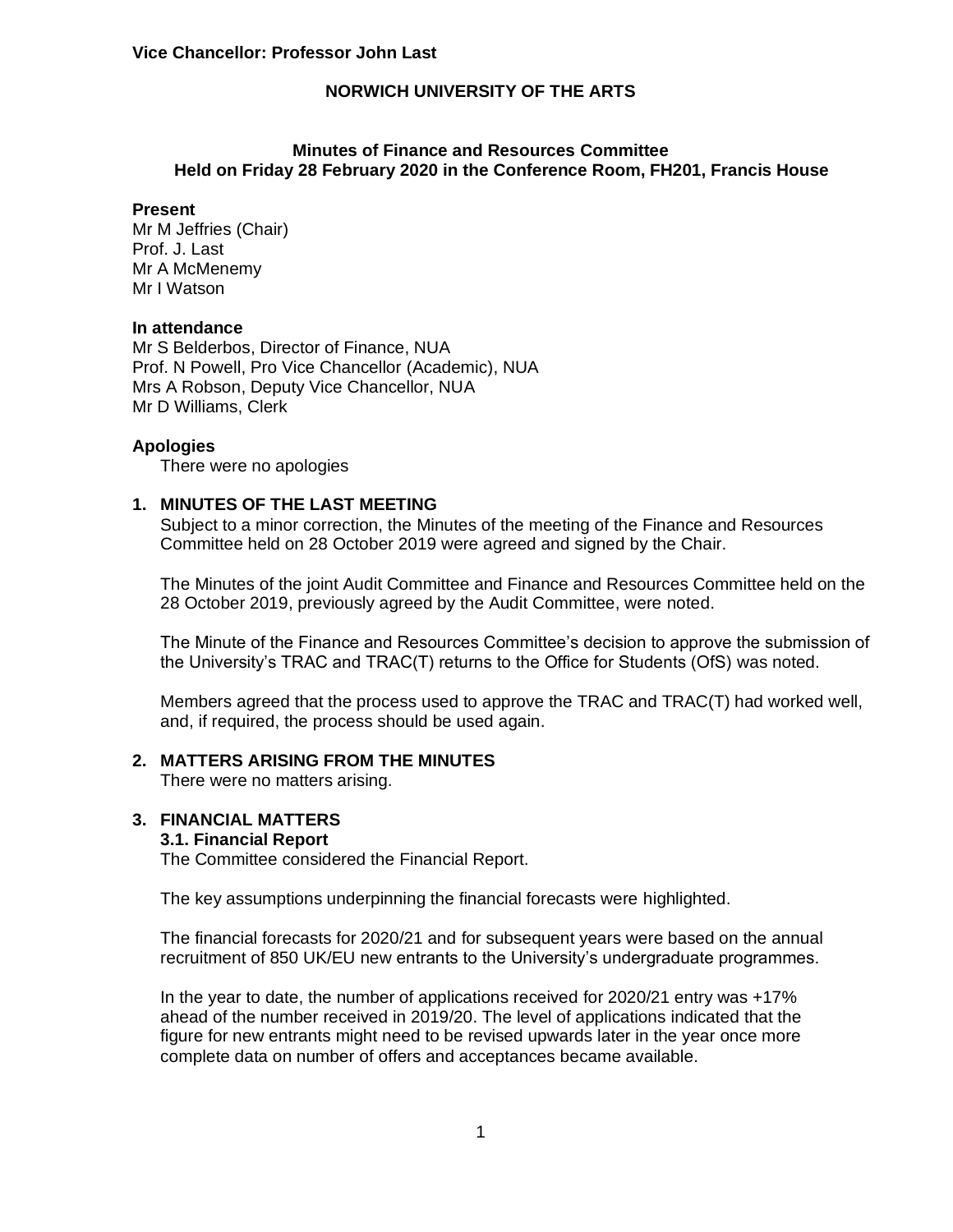There were a number of uncertainties going forward. These included the impact of BREXIT and the likelihood that EU applicants would no-longer be able to access UK student loans from 2021/22 onwards.

The current year represented the last year of the demographic dip, after which numbers in the 18/19 age cohort would rise by c.3% per annum. Future government policy with regard to student numbers was however unclear.

The government's response to the Augar Report was still awaited and this might decide to end funding for Level 0 courses delivered by universities. The government could decide that all Level 0 courses should be delivered by Further Education Colleges. This would have an adverse financial impact on the University. Level 0 also acted as an important feeder for 3-year undergraduate programmes. The earliest such change might be introduced was 2021/22.

For all years of the financial forecast, the University was modelling an undergraduate tuition fee rate for full-time UK/EU undergraduate students of £9,250 per annum.

The Committee noted that the Office for Students (OfS) had commenced a review of teaching funding.

In 2020/21 expenditure was expected to grow (+£2.9M) quicker than income (+£0.7M). Staff expenditure was forecast to growth by £1.3M, and non-staff costs by £1.6M. Operating profit was forecast to be £2.6M (net margin of 10%).

Significant components of the growth in staff expenditure were the actuarial adjustments associated with Local Government Pension scheme (+c.£270k) and higher employer contributions to the Teachers' Pension Scheme (+c.£200k).

Growth in non-staff costs included the purchase of previously leased student-facing information technology equipment (+c.£425k) and the non-recurring demolition and asbestos removal costs associated with the Duke Street Riverside (DSR) development (+c.£400k).

The forecast growth of income and absence of non-recurring items of expenditure in 2021/22, was expected to see a recovery of operating profits in the year to £3.9M (net margin of 15%).

The cash flow statement showed the difference between the accounting profit and cash surplus. As previously forecast, and largely reflecting capital expenditure associated with the DSR site, there would be decreases of cash in 2019/20 and 2020/21 of £0.9M and £2.1M respectively. Cash reserves would then increase in each of the three remaining years of the financial forecast.

The balance sheet showed year-end cash reserves falling to a low of £27.2M at year end July 2020, before rising in each of the following three-years to reach £35.7M at the end of 2023/24.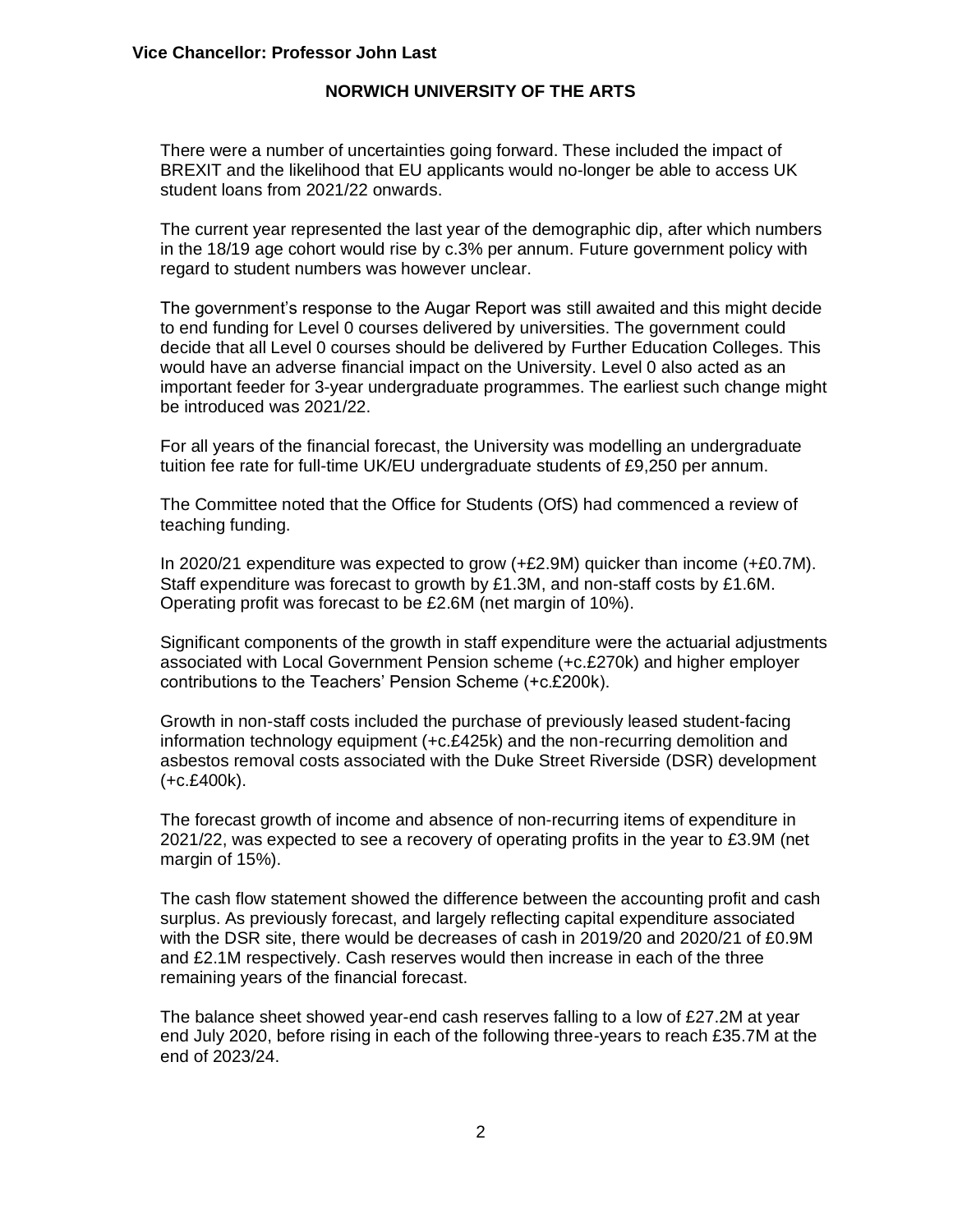It was agreed that Council would receive the executive summary of the Financial Report accompanying the Draft Minutes of the meeting.

### **Director of Finance**.

The Chair thanked the Director of Finance for his presentation of the Financial Report.

# **3.2. Financial Strategy Annual Report**

The Committee noted the annual report, which detailed progress against the financial strategy targets for the 2018/19 financial year. All but two of the targets had been met. One target had been discontinued as it was no longer required by the regulator.

Benchmarking the University's staff costs as a percentage of expenditure (59%), showed they were higher than the average for the sector (54%). Arithmetically, a reason was the higher percentage of profit made by the University when compared to the average for the sector. This reduced the size of the denominator used to calculate the ratio and increased the ratio's value for the University.

The financial strategy targets would be reviewed alongside the development of the University's new strategic plan.

# **3.3. Financial Regulations – annual review**

The Committee received an update of the Financial Regulations. Only minor changes were proposed. These included up-dating the terms used in the Regulations, and incorporating the recent changes to the terms of reference for the Remuneration Committee.

The Committee approved the proposed changes to the Financial Regulations.

# **4. TREASURY MANAGEMENT**

### **4.1. Treasury Management Annual Report & Treasury Management Policy**

The Committee received the annual report on treasury management and the treasury management policy.

The University was proposing that consideration should be given to placing some of its cash reserves in a capital market investment fund. Using professional fund managers, the aim would be to secure a higher return than that currently available on deposit with the commercial banks. The level of the University's cash reserves now available for deposit, suggested that potential return from placing funds in capital market would more than cover the fees paid to a professional fund manager.

Members were in favour of the University making prudent investments in the capital markets to secure a better return on its cash reserves. They also encouraged the University to look at financial instruments; offering flexibility in being able to move and, if necessary, draw-down funds, if there was an unforeseen requirement at short notice for cash.

It was agreed that the Committee would receive an update at its June meeting.

# **Director of Finance**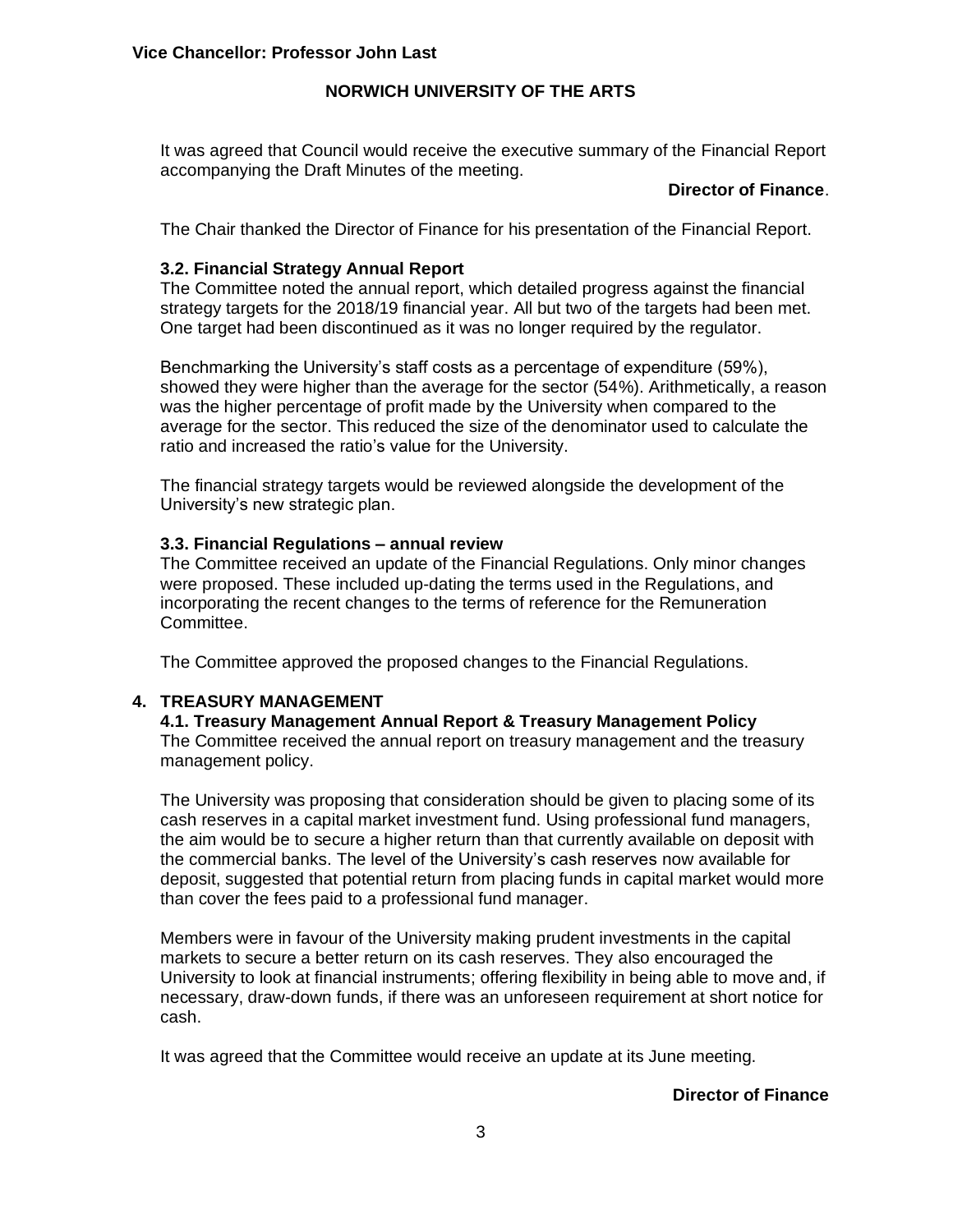The Committee received the changes to the Treasury Management Policy.

The Committee noted that the University had comfortably met all its bank covenants in 2018/19 and was expected to continue to do so in 2019/20.

The Committee received the Treasury Management annual report.

# **5. ESTATES**

# **5.1. Estates development**

As a Director of RG Carter Holding Limited, the Chair declared an interest in the item, and offered to leave the room if the Committee deemed any aspect of the item to be commercial in confidence. As the item was for information, the Committee did not consider this necessary on this occasion.

The DVC updated the Committee on progress in relation to the DSR site. Following completion of the tender process, RG Carter had been given a letter of intent as to the award of the construction contract for the DSR development from the University. The University was currently working with RG Carter to finalise the construction contract.

The demolition of the previous buildings on the site had been completed and RG Carter were on-site. They had commenced piling on site, following completion of pile testing.

# **6. BUSINESS AND COMMUNITY ENGAGEMENT**

#### **6.1. Higher Education - Business Interaction Survey (HE-BCI) Survey 2018/19 and the proposed new Knowledge Exchange Framework (KEF)**

The University did not receive monies from the Higher Education Innovation Fund (HEIF), and was unlikely to receive any in the near future.

The Committee reviewed a summary of the University's results for the HE-BCI survey, 2018/19.

Research England was in the process of introducing a newly developed Knowledge Exchange Framework (KEF). Using data from the HE-BCI survey, this would be largely metrics-led. For comparative purposes, individual institutions had been placed in one of a number of clusters, with institutions deemed to have similar characteristics. NUA had been placed in to the "Art Specialist" cluster, which includes 18 institutions.

The Committee noted the 2018/19 results for the HE-BCI survey and the forthcoming KEF.

Once HE-BCI data for all institutions was publicly available, the Committee would find it helpful to receive a report detailing the comparative performance of the University and its peers.

**Director of Finance**